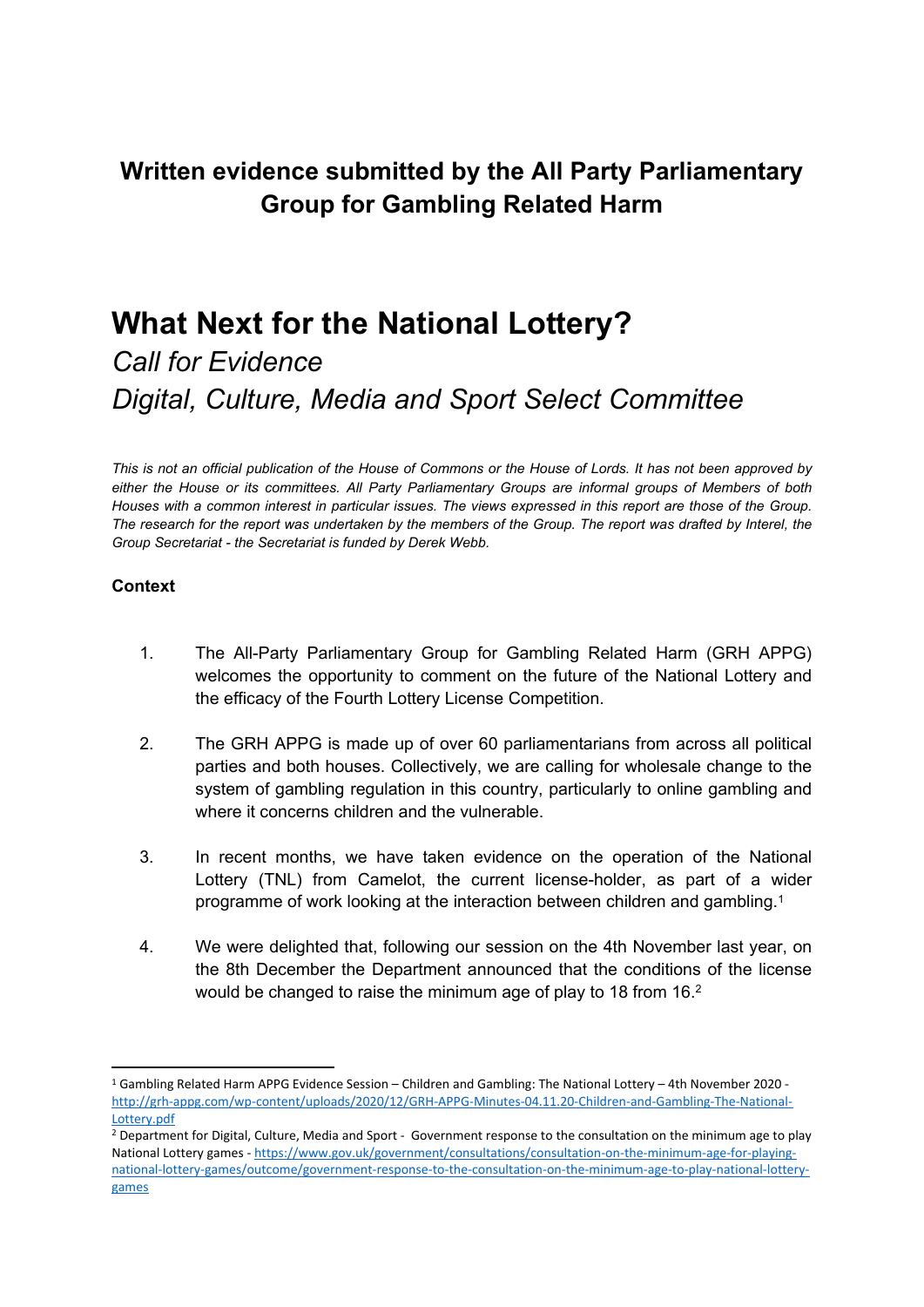- 5. Since then, the Group has continued with its inquiry, including going forward with plans to hold a session on the Fourth National Lottery License Competition (4NLC). We invited the Gambling Commission and the-then bidders to join us to give evidence on both the process and how they planned to place the reduction of gambling harm at the heart of their operations.
- 6. We were disappointed that the terms of the competition prevented any of those involved from speaking with us while it remains live. Whilst we recognise that there is a clear need to ensure that the tender process is fair and effective, the competition is also taking place in parallel with the Government's Review of the Gambling Act 2005. It is likely that the framework in which the wider TNL operates will be fundamentally altered by the provisions of the subsequent White Paper, and so it is vital that these processes are neither siloed nor unreasonably shielded from criticism.
- 7. We look forward to hearing from the Commission and other relevant parties at the appropriate moment. Our response to this Call for Evidence reflects some of the preparation we have carried out ahead of our own session, as well as our concerns between the intersection of the tender process and harm reduction and mitigation processes.

### **Question 1: How effectively has the fourth National Lottery licence competition fulfilled the Gambling Commission's objectives?**

- 8. The Commission's principle objectives are:
	- · preventing gambling from being a source of crime or disorder, being associated with crime or disorder, or being used to support crime
	- ensuring that gambling is conducted in a fair and open way
	- · protecting children and other vulnerable persons from being harmed or exploited by gambling

Our concerns primarily centre around the third, most important objective: protecting children and the vulnerable from harm.

- 9. Historically, the National Lottery has been one of the few forms of gambling that can be legally accessed by children – with a minimum age limit of 16. Whilst the rest of the gambling sector has been restricted to adults, for nearly 20 years children have been able to legally gamble through the TNL.
- 10. The historic justification for this is the original infrequent, non-live draw-based nature of TNL. But as technology and the commercial environment have progressed, Camelot (as the license holder) has expanded into other forms of gambling – including Instant-Win games, as well as establishing an online platform.
- 11. All of this has taken place under the terms of the lottery license and has exposed young people directly to gambling and the risks that entails. As such, the 4NLC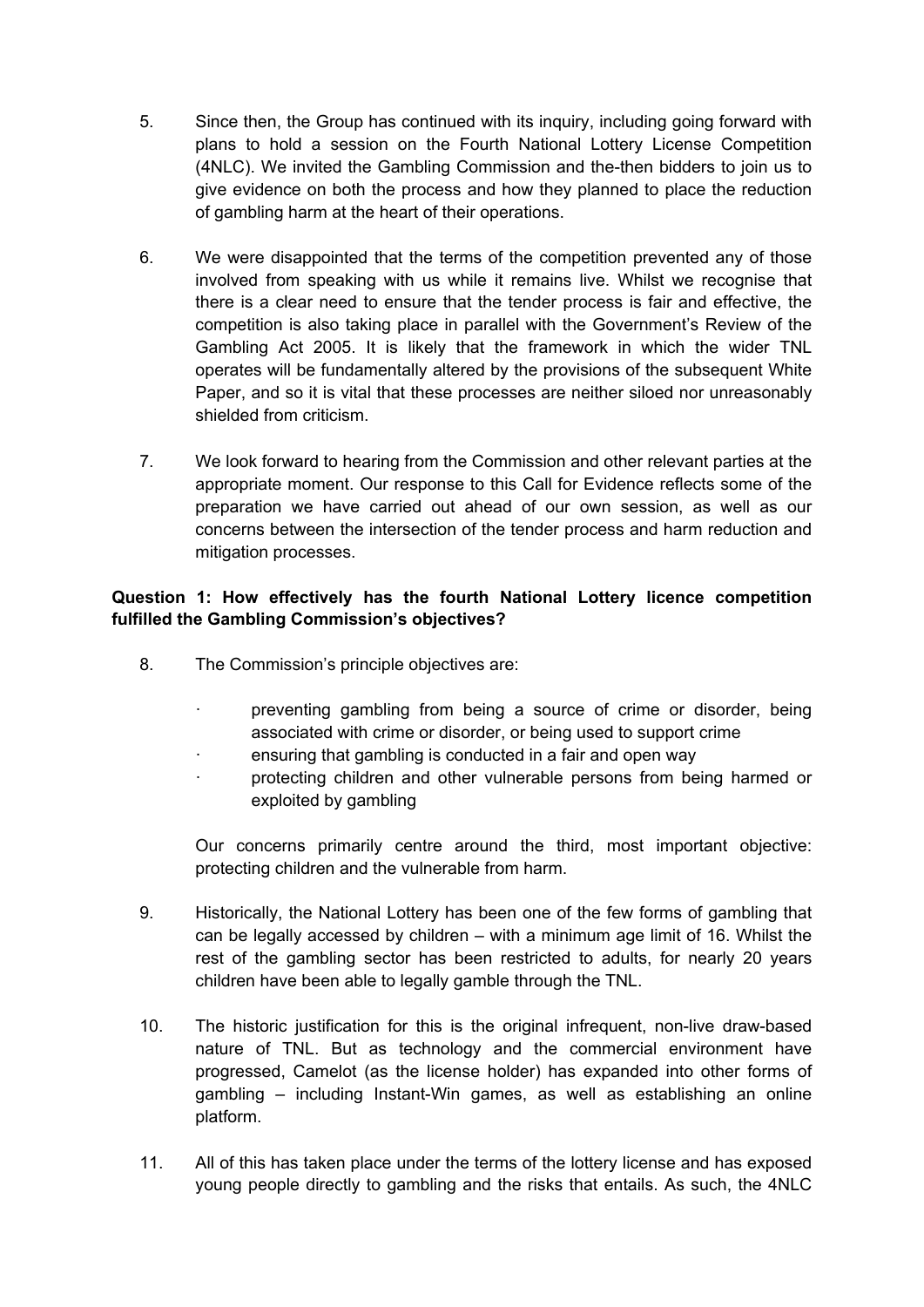process should aim to ensure that bidders proposals for harm reduction are appropriate and accurately reflect the social status of TNL.

- 12. In a letter dated 18th June 2021, our chair, Carolyn Harris MP, wrote to the Gambling Commission's newly appointed Interim Chief Executive, Andrew Rhodes, with our concerns about both the 4NLC and the current operation on harm prevention mechanisms in the current license period.<sup>3</sup>
- 13. Unfortunately, the Commission declined to comment on our specific requests for information on the 4NLC, citing confidentiality concerns, but made a commitment to ensure that the process would be in line with its objective to protect the vulnerable:

*"The protection of consumers remains one of our statutory duties as a regulator and is fundamental to the fourth licence. We are clear that the licensee will be held fully accountable for protecting players from day one of the new licence. It is through the competition process that we evaluate the applicants' credentials and plans in this area. The successful applicant will have demonstrated high standards of player protection, including on prevention of underage or excessive play, and we will hold them fully accountable for delivering on their commitments during the licence period. We will retain strong enforcement powers and, if necessary, we will not hesitate to use them."<sup>4</sup>*

14. We remain concerned about a number of elements of both the existing license conditions, and how they will be adjusted during the 4NLC process. Though the Commission has confirmed that their intention is to future proof the 4th License, we have significant reservations about the ability of the Commission and the License Holder to keep pace with the emergent scale of gambling harms. For reference, the Commission said:

> *"Future proofing is equally important. We commenced this process alive to the fact that the context for the National Lottery has changed since its inception in 1994. In fact, a great deal has changed since 2009, when the third licence was awarded. We recognise that the world is likely to once again be very different by the time the fourth licence concludes, in 2033, which is why the next licence will enable, and incentivise, the licensee to adapt, in a safe and responsible way, according to technological advancements, new opportunities, and changes in consumer preferences."<sup>5</sup>*

<sup>3</sup> Carolyn Harris MP to Andrew Rhodes – 18th June 2021 – [http://grh-appg.com/wp-content/uploads/2021/09/CH-to-GC](http://grh-appg.com/wp-content/uploads/2021/09/CH-to-GC-on-Lottery-Competition-June-18.pdf)[on-Lottery-Competition-June-18.pdf](http://grh-appg.com/wp-content/uploads/2021/09/CH-to-GC-on-Lottery-Competition-June-18.pdf)

<sup>4</sup> Andrew Rhodes to Carolyn Harris MP – 6th July 2021 - [http://grh-appg.com/wp-content/uploads/2021/09/Re-National-](http://grh-appg.com/wp-content/uploads/2021/09/Re-National-Lottery-APPG-GRH-060721.pdf)[Lottery-APPG-GRH-060721.pdf](http://grh-appg.com/wp-content/uploads/2021/09/Re-National-Lottery-APPG-GRH-060721.pdf)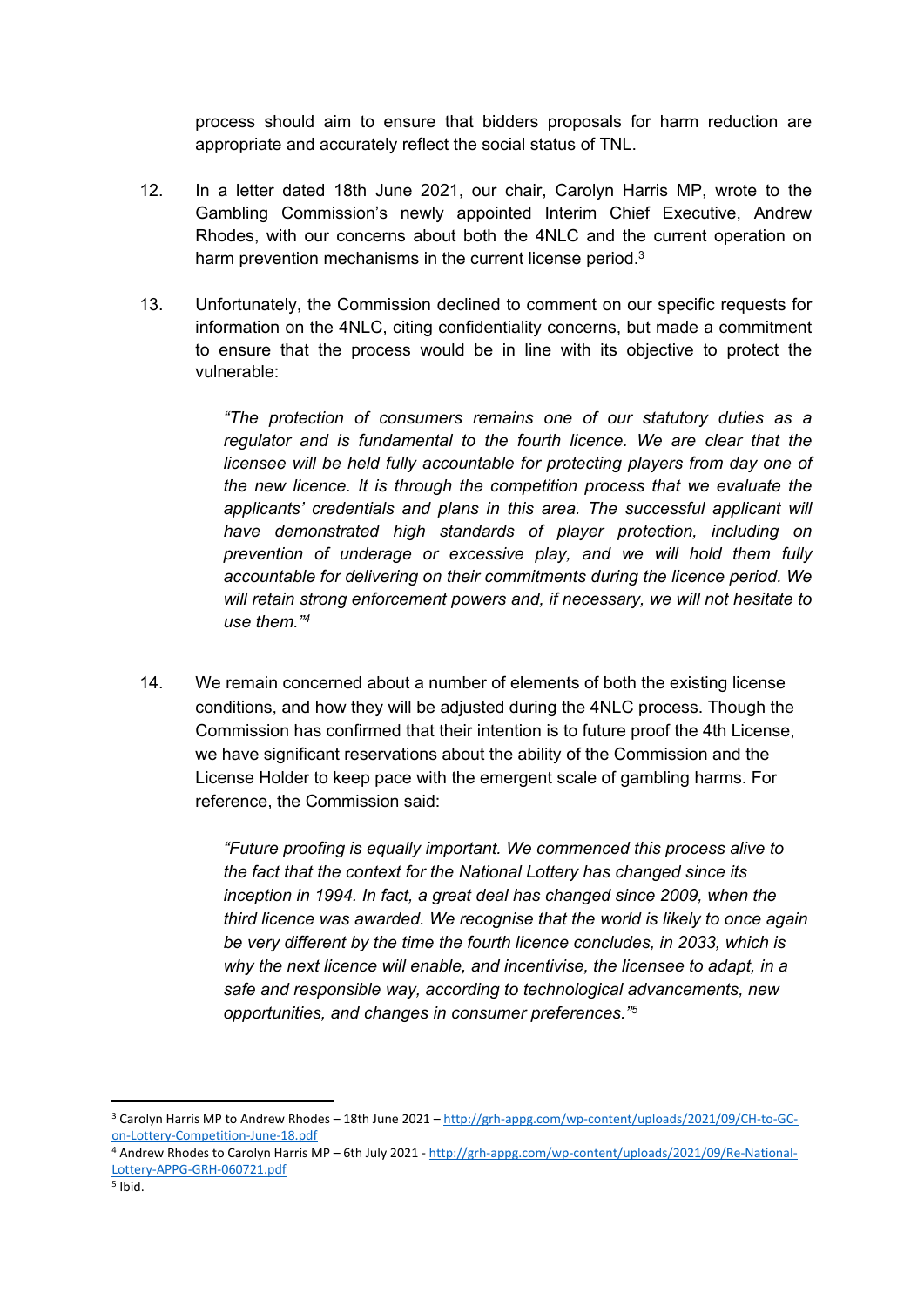15. One of the most important factors to consider in agreeing the terms of the 4NLC is the use of data to drive harm reduction interventions – a matter we have questioned the Commission on in both the current License and for the 4th License. We are glad to hear that the Commission, utilising powers under 10.1- 10.13 of the License, has a healthy relationship with the current license holder in the provision of information sharing to support harm reduction efforts:

> *"We receive significant data from the licensee on a weekly, monthly, quarterly, six monthly and annual basis, either as agreed through a very detailed set of Management Information and Reporting Requirements (MIRR) or through information required for performance review meetings. This includes substantial data in relation to player protection matters, including around participation, playing habits and risk. As a result, and because we consider the proportionality of our requests, I could not cite an example where we have had difficulty in obtaining any information we deem necessary from a regulatory perspective." <sup>6</sup>*

16. The Commission has also cited the below as an example of data-led policy intervention within the framework of the current license:

> *"A combination of this regular monitoring, our close engagement with the licensee and our powers under the licence enable us to apply focus to specific areas as risks emerge. While no two interventions are the same, another good example of how we use the data we gather about the National Lottery, both from the licensee and elsewhere, is the withdrawal of £10 scratchcards in 2019 and subsequently £10 Interactive Instant Win Games (IIWGs) in 2020. In both cases, the Commission proactively undertook research with players and used extensive analysis from the licensee in order to understand the risk present. This information suggested a possible link between problem gamblers and these products and after further research and analysis was conducted, the licensee promptly, and voluntarily, removed them from the market."<sup>7</sup>*

17. However, we still do not understand if the Gambling Commission has set any data-driven performance targets for the current licensee, using its powers under section 10.13, or whether this will be a prominent factor in the terms of the next license. Data is a powerful tool to detect and prevent harmful behaviours like "loss-chasing", and we would expect it would be appropriate to create a framework to require the operator to track and identify these behaviours as part of its wider plan to reduce harm.

<sup>6</sup> Ibid.

<sup>7</sup> Ibid.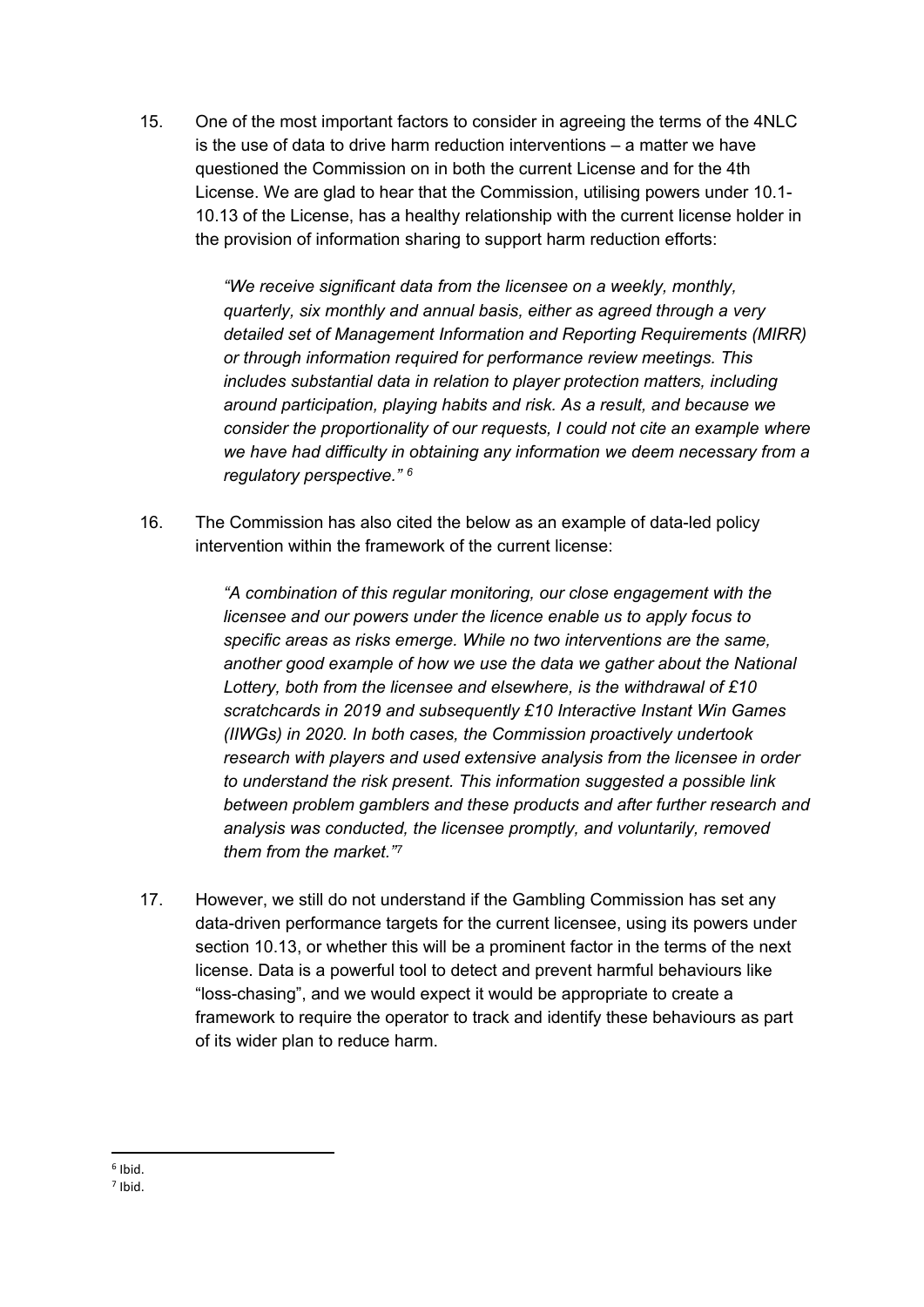- 18. We are aware that Camelot, the current operator, use a behavioural analytics model called Mercury V2 to identify 'problem play' in online users (as referenced in its 2020 annual report).
- 19. We asked the Commission to provide further detail on the data gathered via Mercury and the impact it had had on reducing harm. The Commission found it inappropriate to comment on the specifics of Mercury, but did confirm both it's use and that "*the types of information outlined within your letter are made available to the Commission."<sup>8</sup>* Further, they also made it clear that they:

*"continually assesses the current licensee's performance in relation to gambling harm prevention under the current licence and again, where we have concerns, we step in. As part of this work we have an annual review of performance that helps inform where we will then seek improvements from the licensee in the year ahead."<sup>9</sup>*

20. Having also questioned the Commission further on the general use of 10.12 of the License to acquire further information to inform harm monitoring, we received general assurances of the use of information sharing:

> *"The MIRR requirements are adapted as necessary over time and additional information is provided through regular reviews across each of our statutory duties, as well as through specific reviews of emerging issues. These processes have not been negatively impacted by the pandemic, allowing us to maintain oversight of the current licensee throughout. It is also worth noting at this stage that the way in which we set targets has evolved. We can, and have, set targets through means other than the licence itself, for example, via conditions of game approvals."<sup>10</sup>*

- 21. However, we still do not understand what action is being taken on the deficiencies we have identified through the 4NLC process. These are:
	- Section 10.12 does not ask for reporting of online sales broken down by product and player postcode, which would not allow the Gambling Commission to conduct analyses of the patterns of spending and affordability (relative to household income) for particular products
	- Section 10.12 does not ask for reporting of online patterns of play by individual player and product, which does not allow the Gambling Commission to spot potentially problematic play such as 'chasing losses'.
- 22. We are pleased with the outcome of the consultation on the minimum age to play for National Lottery games, which raised the minimum age of play for TNL

<sup>8</sup> Ibid.

<sup>&</sup>lt;sup>9</sup> Ibid.

 $10$  Ibid.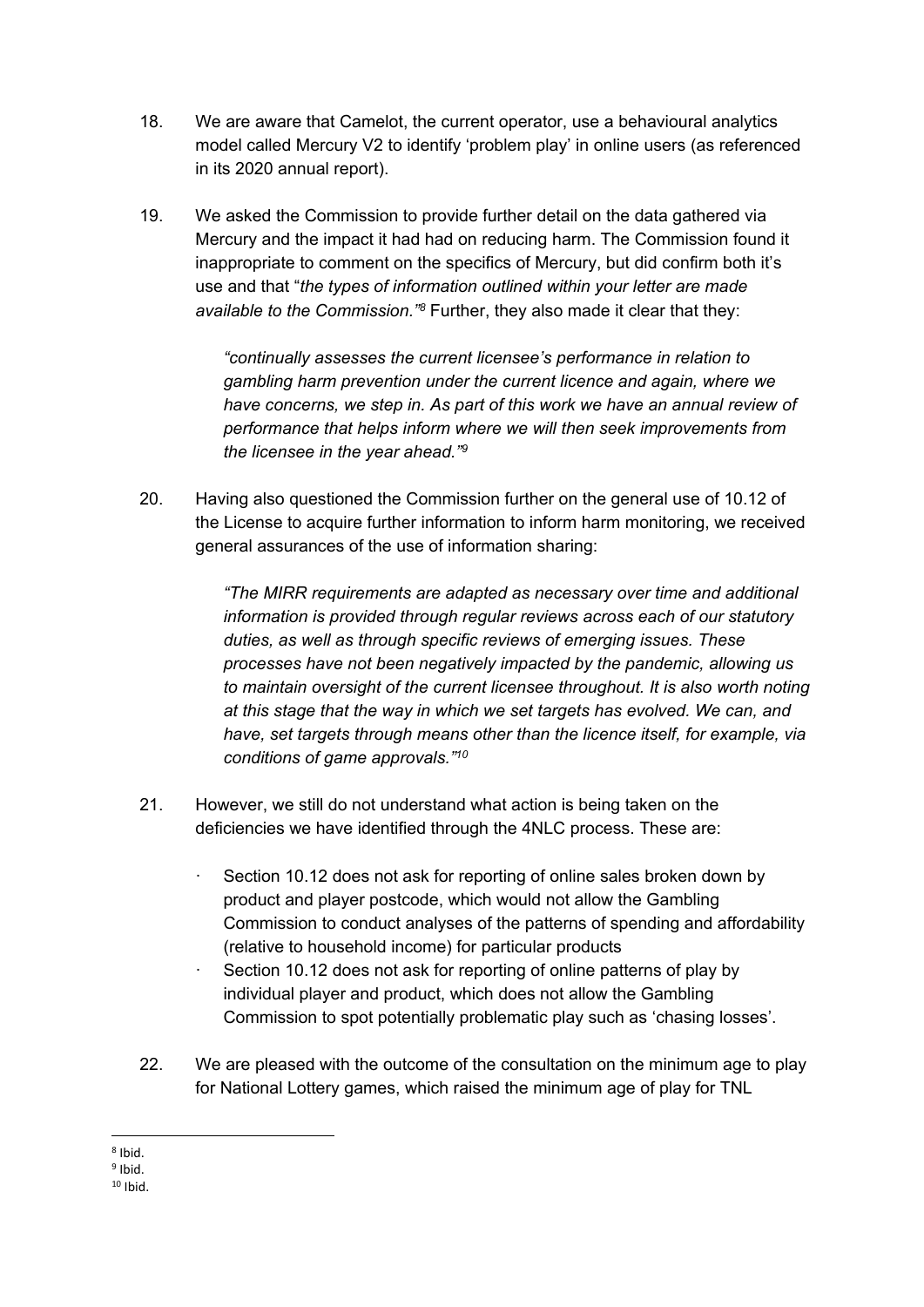products to 18.<sup>11</sup> This means that the minimum age of play is not an issue to be decided in the 4NLC.

23. Regardless, the issue of young people illegally accessing TNL products does remain an ongoing concern. We have received assurances on this front from the Commission – but as with our previous points on the lack of information around the specific use of systems, it is hard to clearly assess how effective these systems are:

> *"In terms of how we use this data to monitor and minimise the risk of harm being experienced by National Lottery players, our focus is to ensure the licensee is preventing underage play, preventing excessive play and is continuing to raise standards of player protection."<sup>12</sup>*

- 24. We also have concerns around the use of marketing campaigns under the terms of the current license, and how this has related to the marketing of harmful products to under 18s. Whilst we are satisfied that under the current license, such joint-marketing campaigns (between the Commission and the operator) are permitted under Condition 23, there is a continuing question as to the harm caused by gambling advertising. Regardless of the good cause return, TNL is gambling, and it is the Group's position that all gambling advertising should be banned – returning to a pre-2005 Act position.<sup>13</sup>
- 25. Additionally, it has not been made clear to us that such co-funding investments do not directly undermine good cause returns. The Commission have assured us that a rigorous commercial assessment is carried out, with a clear focus on the intention to increase returns to good causes, but it is not clear to us if miscalculations on advertising spend has in the past resulted in a direct reduction in the money available for charities.

*"For each investment, we undertake a robust analytical assessment, as well as negotiation with the current licensee to ensure the best possible deal for good causes. This includes a detailed assessment of the current licensee's evidence base, both internally and by external specialists, along with a detailed assessment of the historic performance of similar investments. We therefore have a high level of assurance that each investment has and / or will deliver benefits to good causes, supported by our evidence, which*

 $11$  Department for Digital, Culture, Media and Sport - Government response to the consultation on the minimum age to play National Lottery games - [https://www.gov.uk/government/consultations/consultation-on-the-minimum-age-for](https://www.gov.uk/government/consultations/consultation-on-the-minimum-age-for-playing-national-lottery-games/outcome/government-response-to-the-consultation-on-the-minimum-age-to-play-national-lottery-games)[playing-national-lottery-games/outcome/government-response-to-the-consultation-on-the-minimum-age-to-play](https://www.gov.uk/government/consultations/consultation-on-the-minimum-age-for-playing-national-lottery-games/outcome/government-response-to-the-consultation-on-the-minimum-age-to-play-national-lottery-games)[national-lottery-games](https://www.gov.uk/government/consultations/consultation-on-the-minimum-age-for-playing-national-lottery-games/outcome/government-response-to-the-consultation-on-the-minimum-age-to-play-national-lottery-games)

<sup>12</sup> Andrew Rhodes to Carolyn Harris MP – 6th July 2021 - [http://grh-appg.com/wp-content/uploads/2021/09/Re-National-](http://grh-appg.com/wp-content/uploads/2021/09/Re-National-Lottery-APPG-GRH-060721.pdf)[Lottery-APPG-GRH-060721.pdf](http://grh-appg.com/wp-content/uploads/2021/09/Re-National-Lottery-APPG-GRH-060721.pdf)

<sup>13</sup> Gambling Related Harm APPG – Review of the Gambling Act 2005: Call for Evidence - [http://www.grh-appg.com/wp](http://www.grh-appg.com/wp-content/uploads/2021/04/Gambling-Related-Harm-APPG-Review-of-the-Gambling-Act-2005-Call-for-Evidence-Submission.pdf)[content/uploads/2021/04/Gambling-Related-Harm-APPG-Review-of-the-Gambling-Act-2005-Call-for-Evidence-](http://www.grh-appg.com/wp-content/uploads/2021/04/Gambling-Related-Harm-APPG-Review-of-the-Gambling-Act-2005-Call-for-Evidence-Submission.pdf)[Submission.pdf](http://www.grh-appg.com/wp-content/uploads/2021/04/Gambling-Related-Harm-APPG-Review-of-the-Gambling-Act-2005-Call-for-Evidence-Submission.pdf)